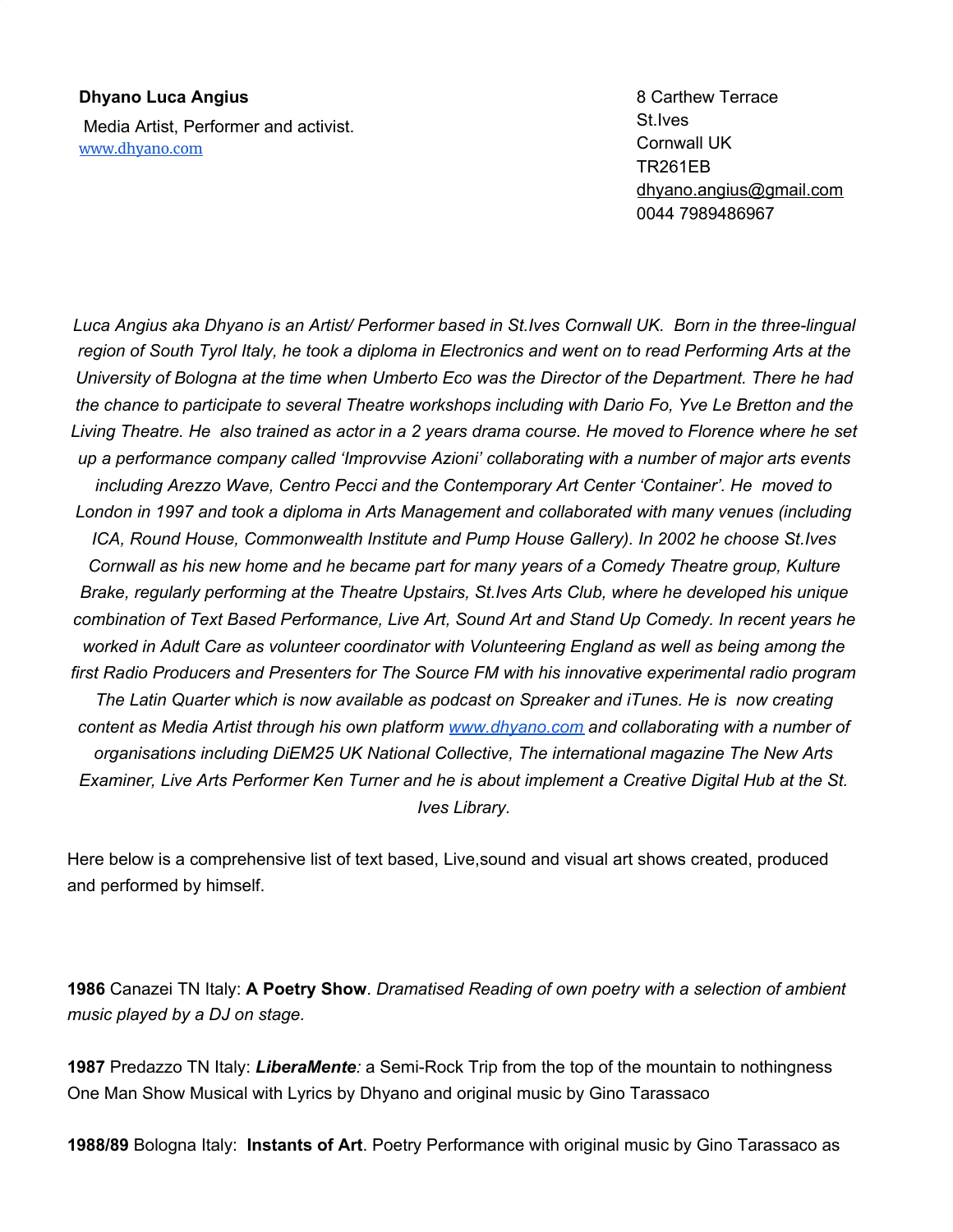part of Bologna Biennale of art

**1990/91** Amsterdam, Berlin, Rome and Bologna. *Evolution Of the Woman.* Street performance of Physical Theatre with a background of recorded poetry, sound art and original music by G.Tarassaco

**1992** Bolzano Italy: *Pearls Of water* Poetry Performance with a DJ Setting

**1993/'95** Bolzano, Pergine, Rome Italy: *Weird Tubes.* Poetry Performance including non-linear poetry performed by a Theatre Group, original music by a local folk acoustic music band and Sound Art produced live on a sounding sculpture. (Participation at the Maurizio Costanzo Show Channel 5).

**1994/1995** Tesero TN, Bolzano, Rome, Firenze: *Objective Virtual Poetry* Performance Poetry with original electronic music designed and recorded by Transline. Non-Linear Poetry samples were mixed in the music . Interaction with the audience was recorded and in real time and mixed with the music.

**1996** Firenze: *Oral Bar* Poetry performance and sound art with live improvised electronic music. The intro of the show was a Sound/Concept Art Performance also by Dhyano. The auditorium's floor of the Art centre was completely covered with coffee cups and saucers and the audience was asked to walk through producing background sounds recorded, sampled and filtered through the keyboard. Inside each cup was placed a word that was part of a non-linear poem. The audience was asked to read loudly the words and their voices recorded and used as samples in the piece.

**1997** Firenze, Napoli, Rimini, Edinburgh, London: *The Music Within .* Street Performance with recorded original music, live bansuri and poetry while performing a piece of abstract minimal physical theatre and mime with a white mask inside an elastic black fabric.

**1998/2000** London: *MPE Multilingual Poetry Event.* Multidisciplinary Arts Event with poetry performances in various original languages. Various Venues including Poetry Café, Pump House Gallery and Commonwealth Institute. The English translation of each performance was projected onto screens.

**2001** London ICA: **Interactive Poetry Show**. In the ICA Café as part of the launch event of an Interactive Arts Exhibition. Non-linear performance with audience participation sampled, fed-back live and mixed with live electronic music and theremin by George Buttler aka Thereman

**2001** London (various location as private views and parties) *C14* Poetry performance with Theremin and KaosPad

**2001** London **Round House, Cave Activity** Multisensory installation as part of the launch event of the collective 360 degrees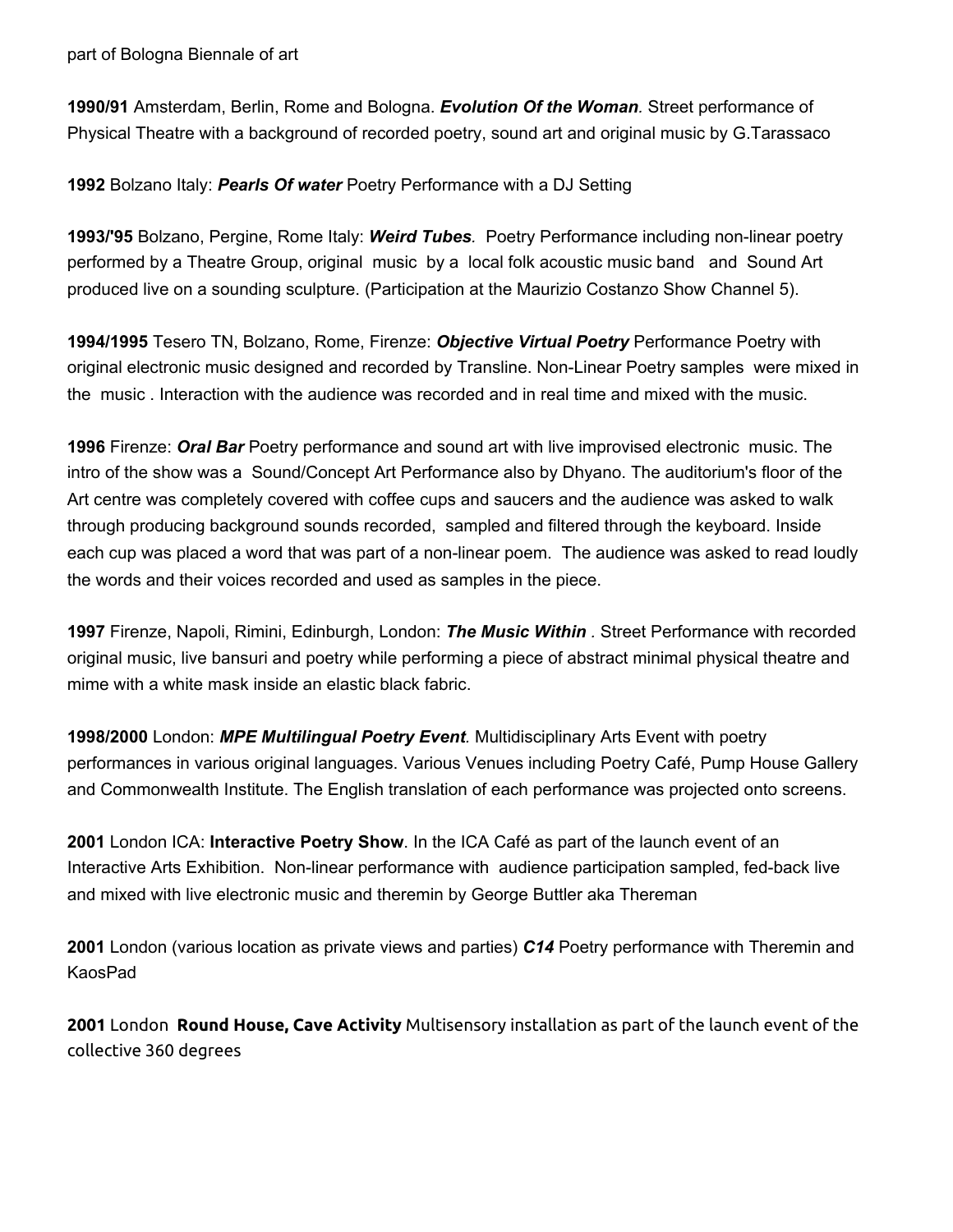**1997/2001** London Poetry Café and other venues, regular appearance at Open Mics around town

**2002** St.Ives Cornwall: Regular appearance at Café Frug. Iconic open mic run by Bob Devereux.

**2003/2006** St.Ives Cornwall, Upstairs Theatre at The st.Ives Arts Club: **Kulture Brake Comedy Theatre** with Folk Singer Nicola Clark, Blues-man Bernie Davies and Writer Rod Bullimore. Featured in weekly Variety Shows *in which Dhyano experimented his unique new form of* poetry performance interlaced with Physical Theatre, Live Art and Stand Up Comedy.

**2005** St.Ives Cornwall: *Times=Mozzarella Square* written by Shanty Baba regularly performed throughout the season at the Arts Club's Theatre Upstairs.

**2007** St.Ives Cornwall: **SNOTTONTV** the Alternative Guide To St.Ives. A DVD featuring Kulture Brake best Comedy Sketches filmed on location by Alban Roinard , produced by Eia Films, Bopdoq Media and Rod Bullimore

**2008** Falmouth Cornwall: *Salon Sardonique* by Salone di Limone as part of the Fal River Festival. Stand Up, Poetry Performance and multi-sensory performance including a Taste Installation designed by italian chefs.

**2009** Falmouth Cornwall: *Out Of Words:* Poetry Performance and Stand up Comedy with Dominik Power and Les Merton.

**2009** Falmouth, Redruth Cornwall: **The New Futurist Manifesto**. Multi-sensory event with poetry, sound art, textiles , visuals and buffet.

**2009/2011** Penryn Cornwall*: The Latin Quarter Radio Show.* A radio Show with imaginary soundscapes and other incidents live on The Source FM community radio for Penryn and Falmouth on 96.1fm.

**2010** St.Ives Cornwall: *Abducted By Humans,* poetry performance,music and stand up comedy.

**2012** St.Ives Cornwall: *The Cuckoo Town Guide To Art.* A play by Shanty Baba regularly performed at the Theatre Upstairs.

**2013/2014** St.Ives Cornwall: *The Dhynamo Show and El Dhyablo Show* poetry performance, comedy songs and stand up comedy.

**2016** St.Ives Cornwall: **EUK!** A night of quirky comedy, music and other incidents. An alternative take on the quandary of the EU Referendum. Performance Poetry, Live Art and Stand Up Comedy alternated with live music by basker Mr.Moon